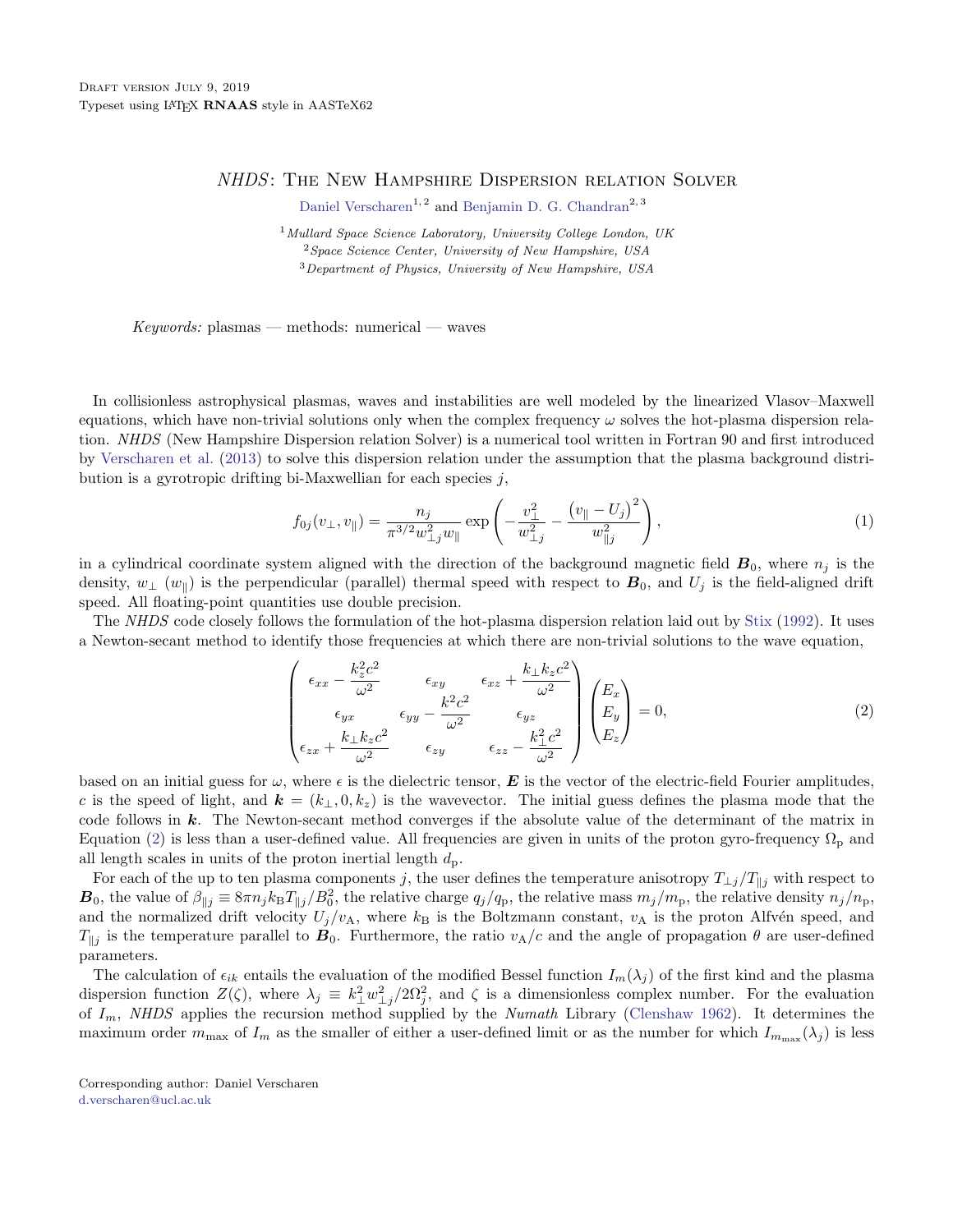than a user-defined value. NHDS evaluates  $Z(\zeta)$  following [Poppe & Wijers](#page-2-3) [\(1990\)](#page-2-3) by computing the complex error function  $w(\zeta) = Z(\zeta)/i\sqrt{\pi}$  through one of the following methods, depending on the value of  $|\zeta|$ : a power series, the Laplace continued fraction method, or a truncated Taylor expansion. This combined method is faster than alternative approaches and calculates  $w(\zeta)$  to an accuracy of 14 significant digits for almost all  $\zeta$ .

NHDS determines the polarization of the wave solutions as the ratios  $E_y/E_x$  and  $E_z/E_x$  from Equation [\(2\)](#page-0-2), which translate to ratios of the magnetic-field amplitudes through Faraday's law. In addition, as described by [Verscharen](#page-2-4) [& Chandran](#page-2-4) [\(2013\)](#page-2-4) and [Verscharen et al.](#page-2-5) [\(2016\)](#page-2-5), NHDS calculates the relative wave energy  $W_k$  and the Fourier amplitudes of the fluctuations in density, bulk velocity, and pressure. The code also calculates the contribution  $\gamma_j$  to the total growth/damping rate  $\text{Im}(\omega)$  from each species j as described by [Quataert](#page-2-6) [\(1998\)](#page-2-6).

For a given wave solution, NHDS can determine the value of the self-consistent fluctuating distribution function on a user-defined Cartesian grid in velocity space as described by [Verscharen et al.](#page-2-5) [\(2016\)](#page-2-5). NHDS saves the fluctuating distribution function in HDF5 files and creates an XDMF file for visualization with programs like ParaView. This calculation entails the calculation of the Bessel function  $J_m(k_1v_1/\Omega_i)$  of order m, which NHDS performs through a polynomial Chebyshev approximation. The maximum order  $m_{\text{max}}$  for  $J_m$  is determined in the same way as  $m_{\text{max}}$  for  $I_m$  in the calculation of  $\epsilon_{ik}$ , except that  $m_{\text{max}}$  for  $J_m$  is evaluated for each  $v_{\perp}$ .

Figure [1](#page-1-0) shows the dispersion relations of Alfvén/ion-cyclotron (A/IC) and fast-magnetosonic/whistler (FM/W) waves in parallel and perpendicular propagation as well as some of their polarization properties determined with NHDS.

The code is publicly available for download [\(Verscharen & Chandran](#page-2-7) [2018,](#page-2-7) Codebase: [https://github.com/](https://github.com/danielver02/NHDS) [danielver02/NHDS\)](https://github.com/danielver02/NHDS).



<span id="page-1-0"></span>**Figure 1.** Dispersion relations for the A/IC and FM/W waves in parallel  $(\theta = 0.001^{\circ})$  and perpendicular  $(\theta = 89^{\circ})$  propagation. The panels show from the top to the bottom: the normalized real part of the frequency, the normalized damping rate, the ratio  $|E_y/E_x|$ , and the ratio  $|E_z/E_x|$  as functions of  $|k|$ .

We acknowledge support from NASA, NSF, and STFC. We appreciate discussions with Kris Klein.